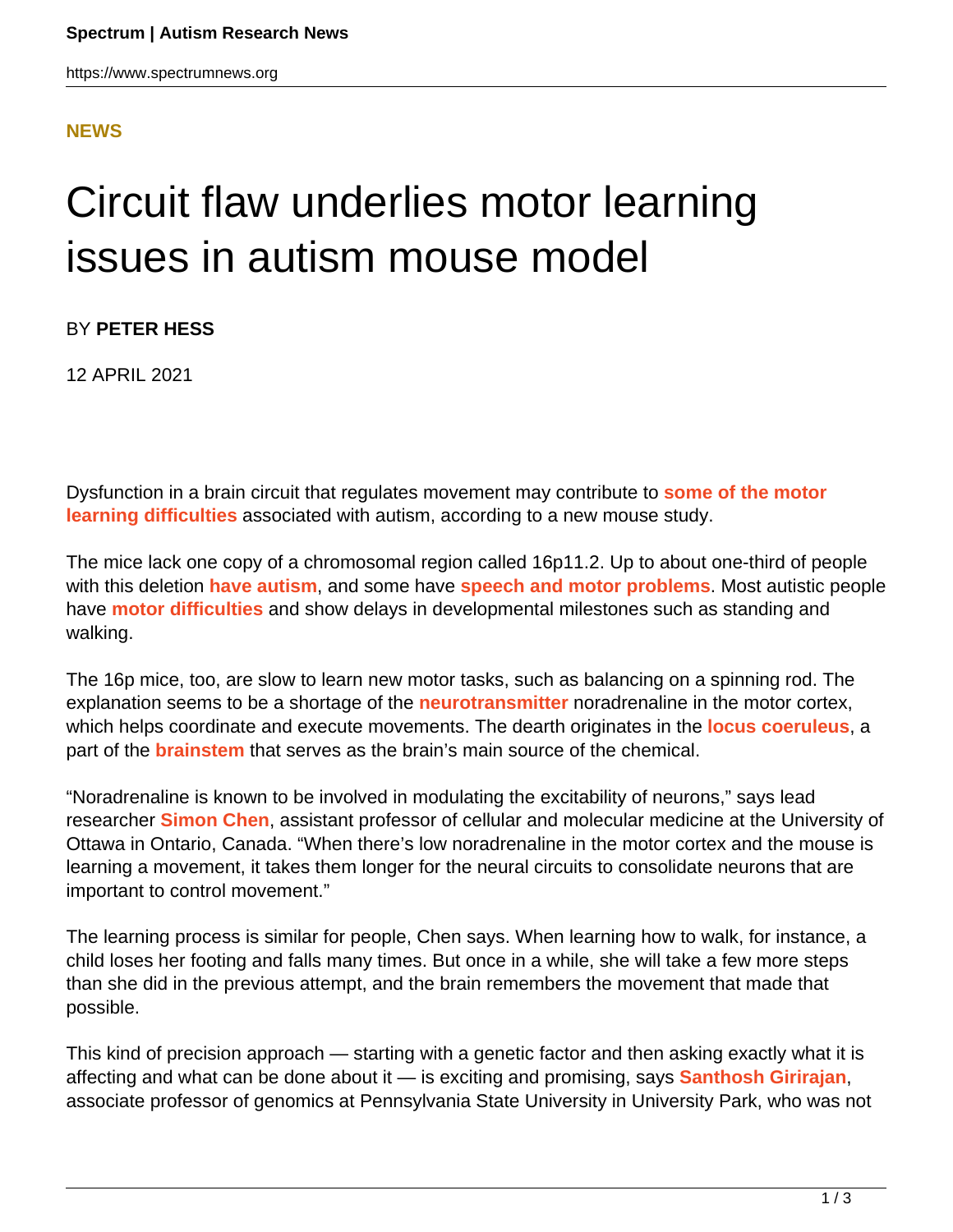https://www.spectrumnews.org

involved in the work.

"What these guys did is amazing," Girirajan says. "At the end of the day, all we are talking about is connecting genetics to physiology."

## **Circuit issues:**

Chen's team put the 16p mice through two tests of motor learning: In one, mice attempt to balance on top of a rotating rod, and in the other, they spin a disk with their feet. The model mice took longer than wildtype mice to learn both tasks but, given enough training, eventually performed just as well.

Two-photon imaging showed that neurons in the motor cortex were significantly more active in the 16p mice than in the controls during the early stages of learning. What's more, as these neurons formed new **[dendritic spines](https://www.spectrumnews.org/wiki/dendritic-spines/)** — tiny nubs that receive signals from other neurons — they took longer to prune away old ones that were no longer needed.

This observation suggests that the mice learn slowly because their neurons struggle to reorganize their spines efficiently and, as a result, process too many signals all at once, Chen says.

The model mice also have significantly fewer axons extending from the locus coeruleus into the motor cortex, stained brain slices showed. And after the motor learning tasks, they had fewer active noradrenaline-producing neurons in the locus coeruleus.

These differences result in a shortage of noradrenaline in the motor cortex, which impairs neurons' ability to reorganize, Chen says.

The work appeared in March in Nature Neuroscience.

## **Druggable target:**

To correct the noradrenaline deficit, Chen's team turned to a technique called chemogenetics. They injected the model mice with a virus that causes noradrenergic neurons in the locus coeruleus to activate in the presence of a synthetic drug.

After they injected the model mice with the drug, the animals learned the motor tasks as quickly as controls did. The treatment also normalized the rate of spine remodeling in the motor cortex.

The mice were at least 12 weeks old — the mouse equivalent of adulthood — at the time of the treatment. Reversing a genetically linked trait at that age is impressive, Girirajan says. "That's a part [of the study] that excited me."